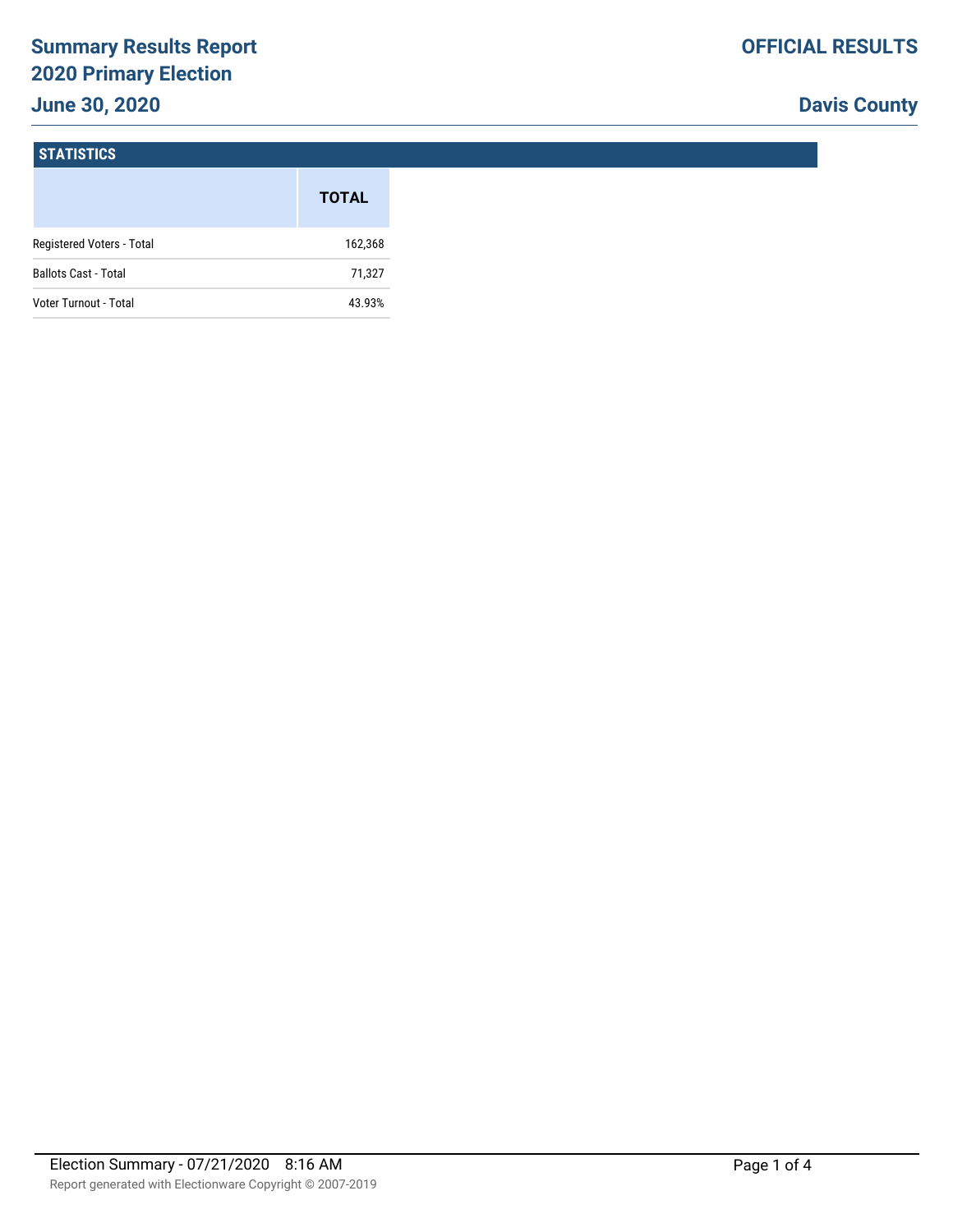#### **DEM U.S. House 1**

Vote For 1

|                         | <b>TOTAL</b> | VOTE %  |
|-------------------------|--------------|---------|
| DARREN PARRY            | 2,925        | 51.68%  |
| <b>JAMIE CHEEK</b>      | 2,735        | 48.32%  |
| <b>Total Votes Cast</b> | 5,660        | 100.00% |
|                         |              |         |

### **REP U.S. House 1**

Vote For 1

|                          | <b>TOTAL</b> | VOTE %  |
|--------------------------|--------------|---------|
| <b>BOB STEVENSON</b>     | 15,757       | 42.82%  |
| <b>BLAKE DAVID MOORE</b> | 10,455       | 28.41%  |
| <b>KERRY W. GIBSON</b>   | 5,401        | 14.68%  |
| <b>KATIE WITT</b>        | 5,184        | 14.09%  |
| <b>Total Votes Cast</b>  | 36,797       | 100.00% |

### **REP Governor/Lt. Governor**

Vote For 1

|                         | <b>TOTAL</b> | VOTE %  |
|-------------------------|--------------|---------|
| SPENCER J. COX          | 26,751       | 40.85%  |
| JON HUNTSMAN JR.        | 22,009       | 33.61%  |
| <b>GREG HUGHES</b>      | 10,950       | 16.72%  |
| THOMAS E. WRIGHT        | 5,778        | 8.82%   |
| <b>Total Votes Cast</b> | 65,488       | 100.00% |

### **REP Attorney General**

Vote For 1

|                         | <b>TOTAL</b> | VOTE %  |
|-------------------------|--------------|---------|
| <b>SEAN D. REYES</b>    | 34,568       | 54.53%  |
| DAVID O. LEAVITT        | 28,827       | 45.47%  |
| <b>Total Votes Cast</b> | 63,395       | 100.00% |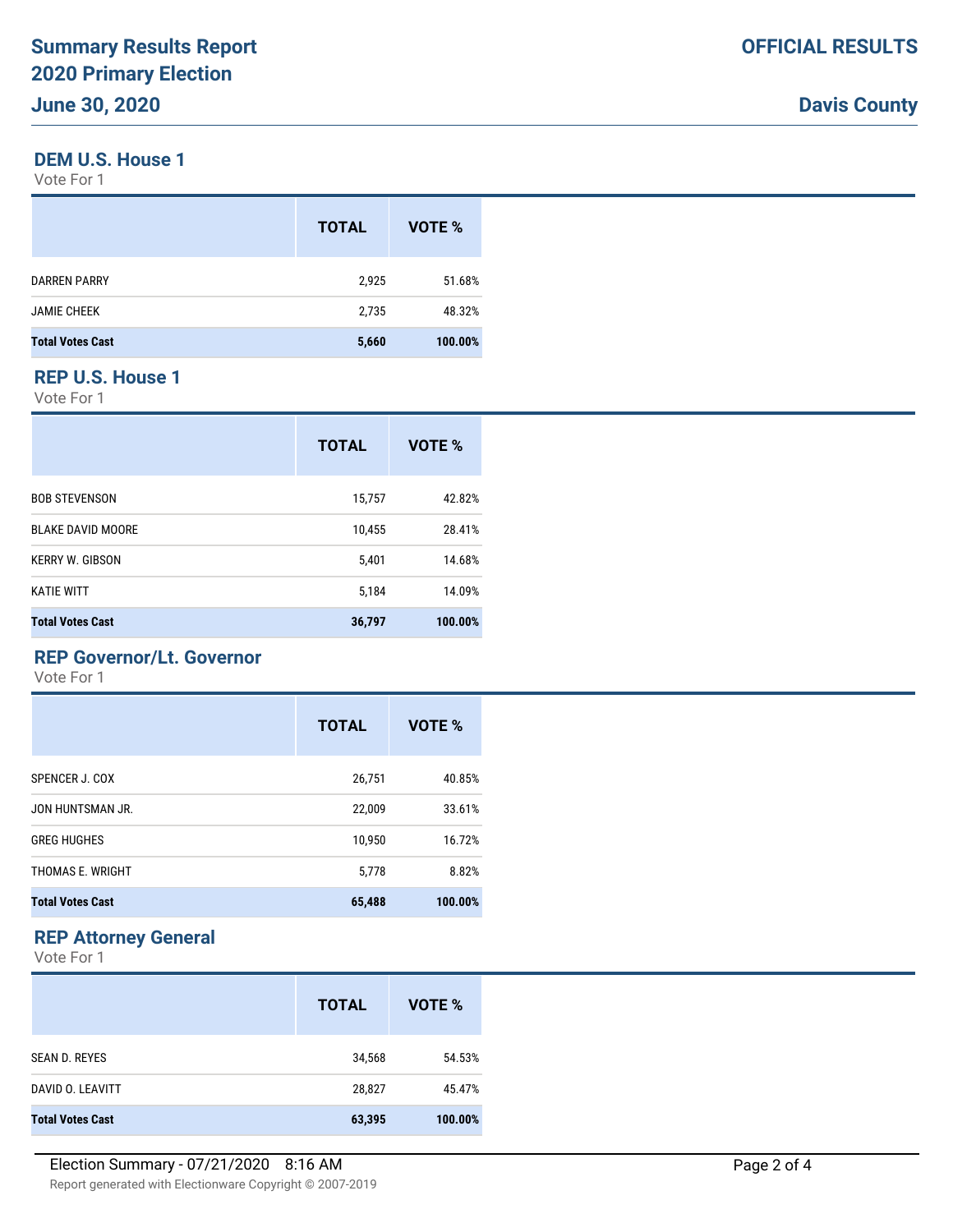## **Davis County**

### **REP State House 14**

Vote For 1

|                         | <b>TOTAL</b> | VOTE %  |
|-------------------------|--------------|---------|
| KARIANNE LISONBEE       | 2,845        | 60.86%  |
| JENNIFER M. HOGGE       | 1,830        | 39.14%  |
| <b>Total Votes Cast</b> | 4,675        | 100.00% |
|                         |              |         |

### **REP State House 17**

Vote For 1

|                          | <b>TOTAL</b> | VOTE %  |
|--------------------------|--------------|---------|
| <b>STEWART E. BARLOW</b> | 5,221        | 62.41%  |
| <b>LEANN WOOD</b>        | 3,144        | 37.59%  |
| <b>Total Votes Cast</b>  | 8,365        | 100.00% |

### **REP State School Board 4**

Vote For 1

|                         | <b>TOTAL</b> | VOTE %  |
|-------------------------|--------------|---------|
| <b>BRENT J. STRATE</b>  | 12,274       | 54.70%  |
| <b>K'LEENA FURNISS</b>  | 10,166       | 45.30%  |
| <b>Total Votes Cast</b> | 22,440       | 100.00% |

### **REP Commissioner**

Vote For 1

|                         | <b>TOTAL</b> | VOTE %  |
|-------------------------|--------------|---------|
| RANDY B. ELLIOTT        | 42,681       | 70.32%  |
| <b>JESSE A BAROCIO</b>  | 18,011       | 29.68%  |
| <b>Total Votes Cast</b> | 60,692       | 100.00% |